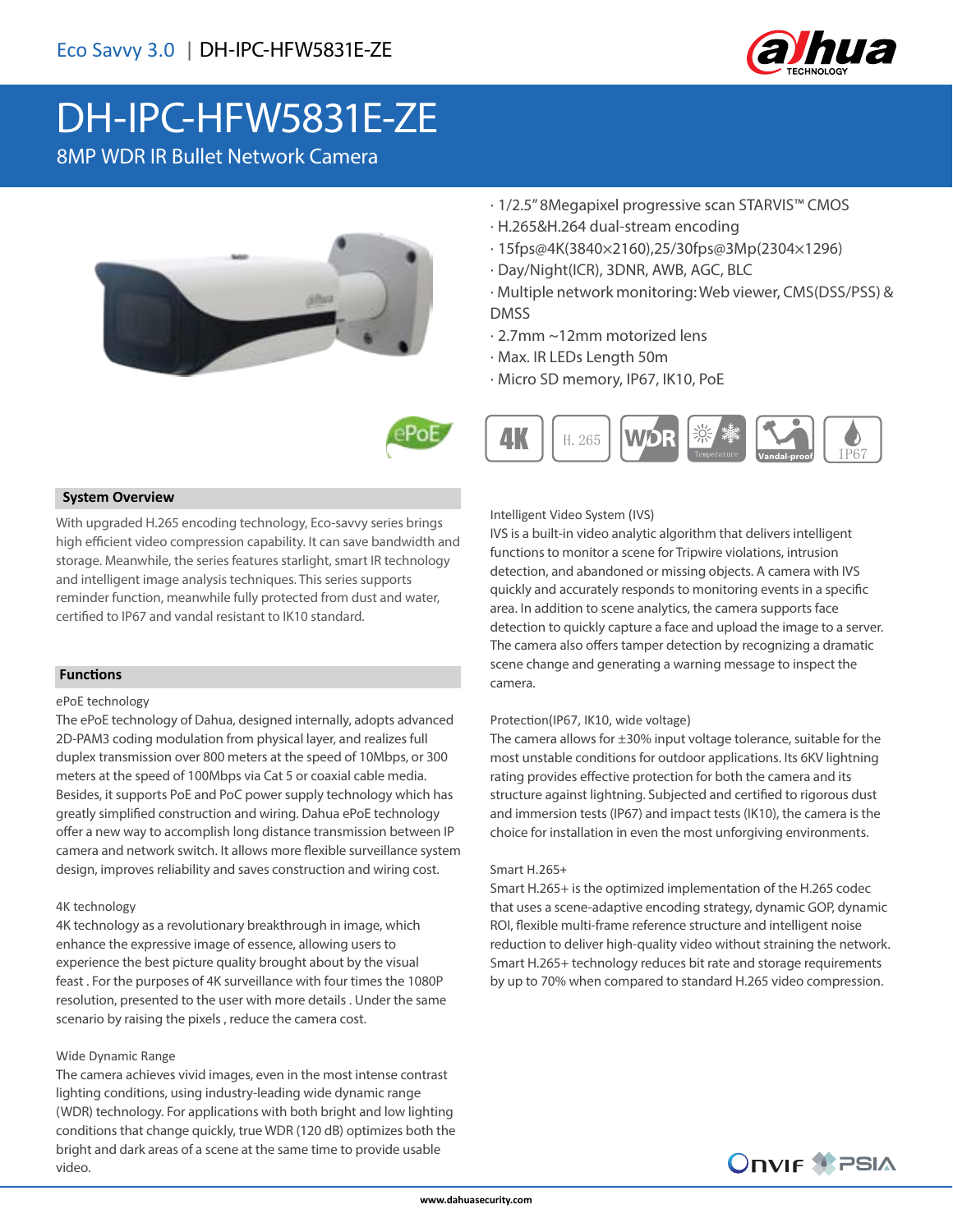# Eco Savvy 3.0 | DH-IPC-HFW5831E-ZE

# **Technical Specification**

# Camera

i

| Image Sensor                    |      | 1/2.5" 8Megapixel progressive scan CMOS                                                                                                                                                                                  |            |            |                 |
|---------------------------------|------|--------------------------------------------------------------------------------------------------------------------------------------------------------------------------------------------------------------------------|------------|------------|-----------------|
| <b>Effective Pixels</b>         |      | 3840(H)x2160(V)                                                                                                                                                                                                          |            |            |                 |
| RAM/ROM                         |      | 512MB/32MB                                                                                                                                                                                                               |            |            |                 |
| <b>Scanning System</b>          |      | Progressive                                                                                                                                                                                                              |            |            |                 |
| <b>Electronic Shutter Speed</b> |      | Auto/Manual, 1/3~1/100000s                                                                                                                                                                                               |            |            |                 |
| Minimum Illumination            |      | 0.05Lux/F1.4 (Color,1/3s,30IRE)<br>0.2Lux/F1.4 (Color,1/30s,30IRE)<br>0Lux/F1.4(IR on)                                                                                                                                   |            |            |                 |
| S/N Ratio                       |      | More than 50dB                                                                                                                                                                                                           |            |            |                 |
| <b>IR Distance</b>              |      | Distance up to 50m (164ft)                                                                                                                                                                                               |            |            |                 |
| IR On/Off Control               |      | Auto/ Manual                                                                                                                                                                                                             |            |            |                 |
| <b>IR LEDS</b>                  |      | 4                                                                                                                                                                                                                        |            |            |                 |
| Lens                            |      |                                                                                                                                                                                                                          |            |            |                 |
| Lens Type                       |      | Motorized/Auto Iris(DC)                                                                                                                                                                                                  |            |            |                 |
| Mount Type                      |      | Board-in                                                                                                                                                                                                                 |            |            |                 |
| Focal Length                    |      | $2.7$ mm $\sim$ 12mm                                                                                                                                                                                                     |            |            |                 |
| Max. Aperture                   |      | F1.4                                                                                                                                                                                                                     |            |            |                 |
| Angle of View                   |      | H:110°~40°, V:58°~23°                                                                                                                                                                                                    |            |            |                 |
| Optical Zoom                    |      | 4x                                                                                                                                                                                                                       |            |            |                 |
| <b>Focus Control</b>            |      | Motorized                                                                                                                                                                                                                |            |            |                 |
| <b>Close Focus Distance</b>     |      | 0.3 <sub>m</sub>                                                                                                                                                                                                         |            |            |                 |
| <b>DORI</b><br>Distance         | Lens | Detect                                                                                                                                                                                                                   | Observe    | Recognize  | <b>Identify</b> |
|                                 | W    | 85m(280ft)                                                                                                                                                                                                               | 34m(112ft) | 17m(56ft)  | 8.5m(28ft)      |
|                                 | Т    | 228m(748ft)                                                                                                                                                                                                              | 91m(299ft  | 46m(151ft) | 23m(75ft)       |
| Pan/Tilt/Rotation               |      |                                                                                                                                                                                                                          |            |            |                 |
| Pan/Tilt/Rotation Range         |      | Pan:0°~360°; Tilt:0°~90°; Rotation:0°~360°                                                                                                                                                                               |            |            |                 |
| Intelligence                    |      |                                                                                                                                                                                                                          |            |            |                 |
| <b>IVS</b>                      |      | Tripwire, Intrusion, Object Abandoned/Missing                                                                                                                                                                            |            |            |                 |
| Advanced Intelligent Functions  |      | <b>Face Detection</b>                                                                                                                                                                                                    |            |            |                 |
| Video                           |      |                                                                                                                                                                                                                          |            |            |                 |
| Compression                     |      | H.265+/H.265/H.264+/H.264                                                                                                                                                                                                |            |            |                 |
| <b>Streaming Capability</b>     |      | 3 Streams                                                                                                                                                                                                                |            |            |                 |
| Resolution                      |      | 4K(3840×2160)/6M(3072×2048)/5M(3072x1728)/<br>5M(2592×1944)/4M(2688×1520)/3M(2048x1536)/<br>3M(2304×1296)/ 1080P(1920×1080)/1.3M(128<br>0x960)/720P(1280×720)/D1(704×576/704×480)/<br>VGA(640×480)/ CIF(352×288/352×240) |            |            |                 |
|                                 |      | Main Stream: 4K(1~15fps)/3M(1~25/30fps)                                                                                                                                                                                  |            |            |                 |
| <b>Frame Rate</b>               |      | Sub Stream: D1(1~25/30fps)                                                                                                                                                                                               |            |            |                 |
|                                 |      | Third Stream: 720P(1~25/30fps)                                                                                                                                                                                           |            |            |                 |
| <b>Bit Rate Control</b>         |      | CBR/VBR                                                                                                                                                                                                                  |            |            |                 |
| <b>Bit Rate</b>                 |      | H.264: 24K ~ 10240Kbps H.265: 14K ~ 9984Kbps                                                                                                                                                                             |            |            |                 |

| Day/Night                                      | Auto(ICR) / Color / B/W                                                                                                                                 |  |  |  |
|------------------------------------------------|---------------------------------------------------------------------------------------------------------------------------------------------------------|--|--|--|
| <b>BLC Mode</b>                                | BLC/HLC/WDR                                                                                                                                             |  |  |  |
| White Balance                                  | Auto/Natural/Street Lamp/Outdoor/Manual                                                                                                                 |  |  |  |
| Gain Control                                   | Auto/Manual                                                                                                                                             |  |  |  |
| <b>Noise Reduction</b>                         | 3D DNR                                                                                                                                                  |  |  |  |
| <b>Motion Detetion</b>                         | Off / On (4 Zone, Rectangle)                                                                                                                            |  |  |  |
| Region of Interest                             | Off / On (4 Zone)                                                                                                                                       |  |  |  |
| <b>Electronic Image Stabilization</b><br>(EIS) | N/A                                                                                                                                                     |  |  |  |
| Smart IR                                       | Support                                                                                                                                                 |  |  |  |
| Defog                                          | N/A                                                                                                                                                     |  |  |  |
| Digital Zoom                                   | 16x                                                                                                                                                     |  |  |  |
| Flip                                           | 0°/90°/180°/270°                                                                                                                                        |  |  |  |
| Mirror                                         | Off/On                                                                                                                                                  |  |  |  |
| <b>Privacy Masking</b>                         | Off / On (4 Area, Rectangle)                                                                                                                            |  |  |  |
| Audio                                          |                                                                                                                                                         |  |  |  |
| Compression                                    | G.711a/ G.711Mu/ AAC/ G.726                                                                                                                             |  |  |  |
| Network                                        |                                                                                                                                                         |  |  |  |
| Ethernet                                       | RJ-45 (10/100Base-T)                                                                                                                                    |  |  |  |
| Protocol                                       | HTTP; HTTPs; TCP; ARP; RTSP; RTP; UDP; SMTP;<br>FTP; DHCP; DNS; DDNS; PPPOE; IPv4/v6; QoS;<br>UPnP;NTP; Bonjour; 802.1x; Multicast; ICMP;<br>IGMP; SNMP |  |  |  |
| Interoperability                               | ONVIF, PSIA, CGI                                                                                                                                        |  |  |  |
| <b>Streaming Method</b>                        | Unicast / Multicast                                                                                                                                     |  |  |  |
| Max. User Access                               | 10 Users /20 Users                                                                                                                                      |  |  |  |
| <b>Edge Storage</b>                            | <b>NAS</b><br>Local PC for instant recording<br>Mirco SD card 128GB                                                                                     |  |  |  |
| Web Viewer                                     | IE, Chrome, Firefox, Safari                                                                                                                             |  |  |  |
| Management Software                            | Smart PSS, DSS, Easy4ip                                                                                                                                 |  |  |  |
| Smart Phone                                    | IOS, Android                                                                                                                                            |  |  |  |
| Certifications                                 |                                                                                                                                                         |  |  |  |
| Certifications                                 | CE (EN 60950:2000)<br>UL:UL60950-1<br>FCC: FCC Part 15 Subpart B                                                                                        |  |  |  |
| Interface                                      |                                                                                                                                                         |  |  |  |
| Video Interface                                | N/A                                                                                                                                                     |  |  |  |
| Audio Interface                                | 1/1 channel In/Out                                                                                                                                      |  |  |  |
| <b>RS485</b>                                   | N/A                                                                                                                                                     |  |  |  |
| Alarm                                          | 2 channel In: 5mA 5VDC<br>1 channel Out: 300mA 12VDC                                                                                                    |  |  |  |
| Electrical                                     |                                                                                                                                                         |  |  |  |
| Power Supply                                   | DC12V, PoE (802.3af)(Class 0)                                                                                                                           |  |  |  |
| Power Consumption                              | $<12.95W$                                                                                                                                               |  |  |  |